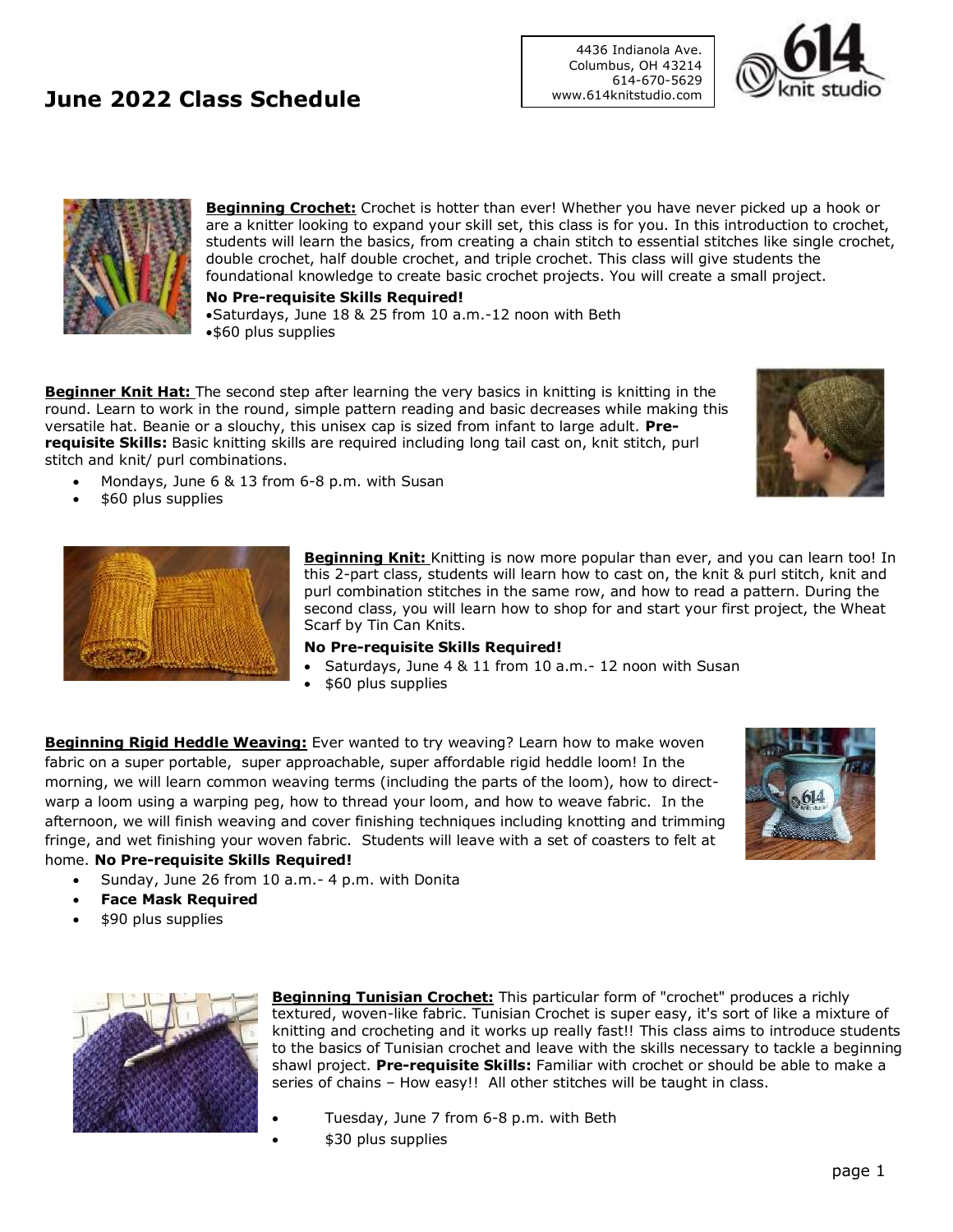# **June 2022 Class Schedule**

**Getting Started Spinning with a Spindle:** Would you like to try spinning for the first time? Do you have a spindle you need some help with? Have you tried spindling on your own with limited success? Would you like to try spinning, but aren't ready to commit to the investment of money or space for a spinning wheel? Spinning on a spindle is a great way to try spinning fiber into yarn. Spindles are small to store, immensely portable, charming and warning: very easy to collect! Some love spinning yarn on a spindle so much, it is their primary spinning tool (even after they have gotten

a wheel!). This class is for a new spinner looking to learn about spindles, how to start spinning on a spindle, how to prepare your fiber to spin, what fibers to seek out when you are starting out and how to best use a spindle ergonomically. **Pre-requisite Skills:** None!

- Saturday, June 11 from 2-4 p.m. with Donita
- **Face mask required!**
- \$30 plus \$15 due to the instructor on day of class



**Holden Shawl:** Holden is a classic top-down triangular shawl. Inspired by the waves breaking along the shore, the shawl features wavy lace and is finished with a lovely picot edge. This project is PERFECT to learn beginning lacework, **with or without beading**. This shawl can be made in three sizes: Small 49" x 23", Medium 51.5" x 26", or Large 71" x 32". **Pre-Requisite Skills:** Students should possess good basic knitting skills (knit, purl). The other stitches needed in the project will be taught in class: knitted cast-on, k2tog, ssk, and yarn over. Class level: Easy Knit

- Saturdays, June 4 & 18 from 1-3 p.m. with Beth
- \$60 plus supplies

**Juniper Cowl:** Take your beginning crochet to the next level! In this class we will be using the TL Yarncraft pattern (Juniper Cowl) to create a sample washcloth to learn the stitches to be used in creating this beautiful cowl. **Pre-requisite Skills:** Must know basic crochet stitches (chain, single crochet, double crochet). Techniques to be taught: Working in the round, Changing Colors, increasing and the crab stitch.

- Wednesdays, June 15 & 29 from 1-3 p.m. with Beth
- \$60 plus supplies



**Oops! Preventing and Fixing Knit Mistakes:** In this class learn to recognize, fix and prevent the most common knitting mistakes. We will explore tips for preventing mistakes, what your knitting tool kit should look like, how to read your knitting and how to fix those OOPS stitches! **Prerequisite Skills:** Basic knitting skills are required including cast on, knit, purl and bind off. • Thursday, June 16 from 6-8 p.m. with Susan

• \$30 plus supplies